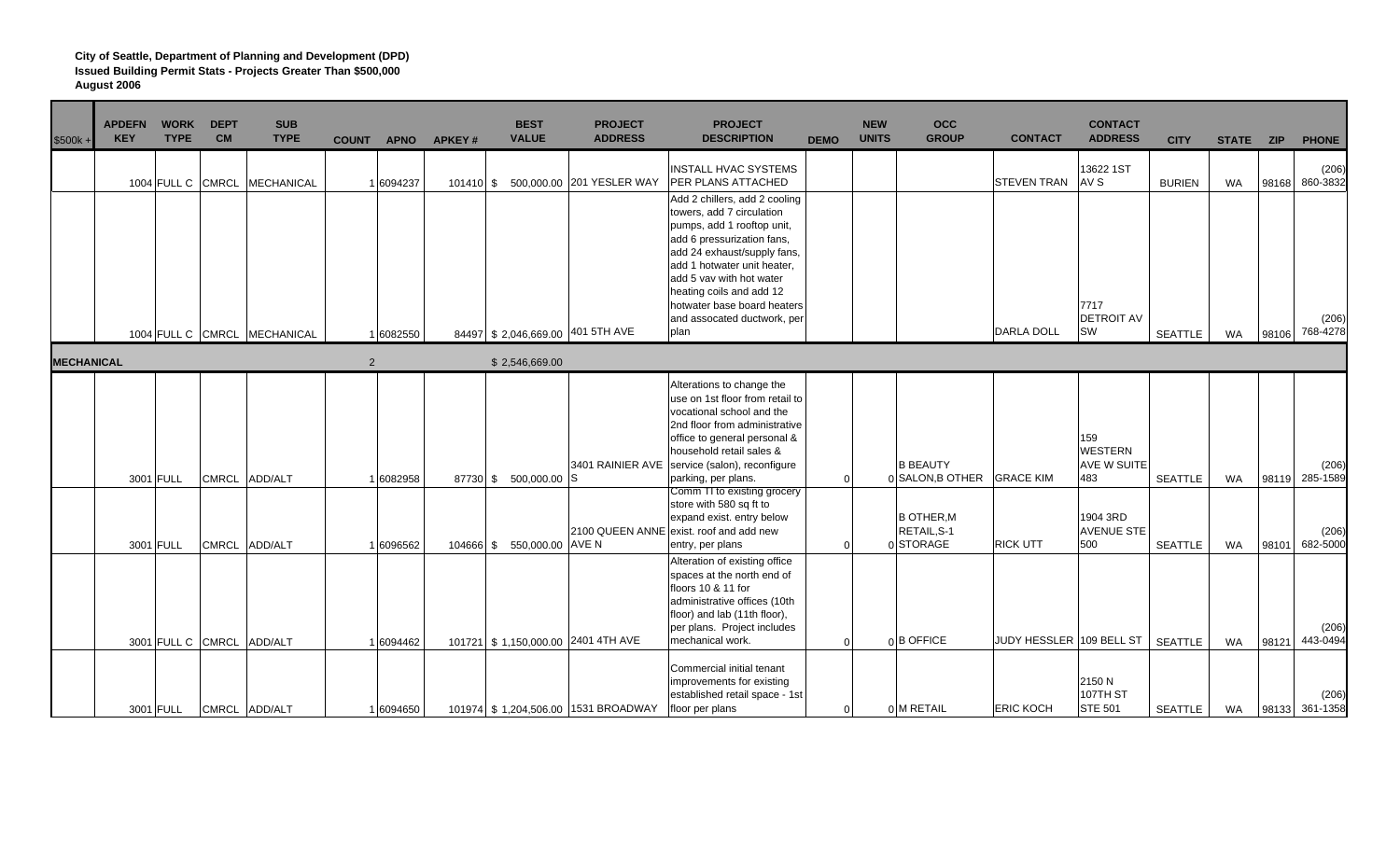| $$500k +$ | <b>APDEFN</b><br><b>KEY</b> | <b>WORK</b><br><b>TYPE</b> | <b>DEPT</b><br><b>CM</b> | <b>SUB</b><br><b>TYPE</b> | <b>COUNT</b> | <b>APNO</b> | <b>APKEY#</b> | <b>BEST</b><br><b>VALUE</b> | <b>PROJECT</b><br><b>ADDRESS</b>    | <b>PROJECT</b><br><b>DESCRIPTION</b>                                                                                                                                                                                                                                           | <b>DEMO</b> | <b>NEW</b><br><b>UNITS</b> | <b>OCC</b><br><b>GROUP</b>                                        | <b>CONTACT</b>                  | <b>CONTACT</b><br><b>ADDRESS</b> | <b>CITY</b>    | STATE ZIP |       | <b>PHONE</b>      |
|-----------|-----------------------------|----------------------------|--------------------------|---------------------------|--------------|-------------|---------------|-----------------------------|-------------------------------------|--------------------------------------------------------------------------------------------------------------------------------------------------------------------------------------------------------------------------------------------------------------------------------|-------------|----------------------------|-------------------------------------------------------------------|---------------------------------|----------------------------------|----------------|-----------|-------|-------------------|
|           |                             |                            |                          | 3001 FULL C CMRCL ADD/ALT |              | 16085123    |               |                             | 88227 \$1,500,000.00 2401 4TH AVE   | Change of use from admin<br>office to research and<br>development lab for convert<br>south portion of 11th floor<br>from office to lab, and<br>partitions alts at 10th floor of<br>existing office use and<br>occupy, per plans (including<br>mechanical)                      | $\Omega$    |                            | 0 NOT REVIEWED                                                    | JUDY HESSLER 109 BELL ST        |                                  | <b>SEATTLE</b> | <b>WA</b> | 98121 | (206)<br>443-0494 |
|           |                             | 3001 FULL C CMRCL          |                          | ADD/ALT                   |              | 6084844     |               |                             | 87830 \$3,546,000.00 500 17TH AVE   | Tenant improvement to<br>operating rooms and<br>accessory spaces on Level<br>"B" in South addition per<br>plan.                                                                                                                                                                | $\Omega$    |                            | 0 I-2 HOSPITAL                                                    | <b>JASON</b><br><b>MCCLEARY</b> | 1420 5TH<br>AVE #2400            | <b>SEATTLE</b> | <b>WA</b> | 98101 | (206)<br>623-4646 |
|           |                             | 3001 FULL C CMRCL          |                          | ADD/ALT                   |              | 16078819    |               |                             | 82514 \$3,980,000.00 1064 4TH AVE S | Substantial alteration,<br>establish use and tenant<br>improvement to existing<br>commercial building;<br>Change of use from food<br>processing to non-<br>household sales &<br>service/wrhse/lt.man. and<br>occupy per plan                                                   | $\Omega$    |                            | <b>B OFFICE F-2</b><br><b>FACTORY LOW, S- MEGAN</b><br>01 STORAGE | <b>TREMAIN</b>                  | 500 UNION<br><b>ST STE 325</b>   | <b>SEATTLE</b> | <b>WA</b> | 98101 | (206)<br>749-9993 |
|           |                             |                            |                          |                           |              |             |               |                             | 2300 S                              | Construct elevator &<br>mechanical room additions<br>and convert a public school<br>to apartments and museum<br>with accessory parking for<br>change use per MUP<br>#2401534/753869 from<br>public school to museum<br>and apartments at existing<br>Colman School and occupy, |             |                            | A-3 MUSEUM,B<br>OFFICE, M<br>RETAIL, R-2                          |                                 |                                  |                |           |       |                   |
|           |                             |                            |                          | 3001 FULL C CMRCL ADD/ALT |              | 6084018     |               | 86642 \$ 8,903,450.00 ST    | <b>MASSACHUSETTS</b>                | per plans (mechanical<br>included)                                                                                                                                                                                                                                             |             |                            | APARTMENT, S-2<br>36 STORAGE                                      | <b>RICO</b><br>QUIRINDONGO ST   | 106 LENORA                       | <b>SEATTLE</b> | WA        | 98121 | (206)<br>443-9939 |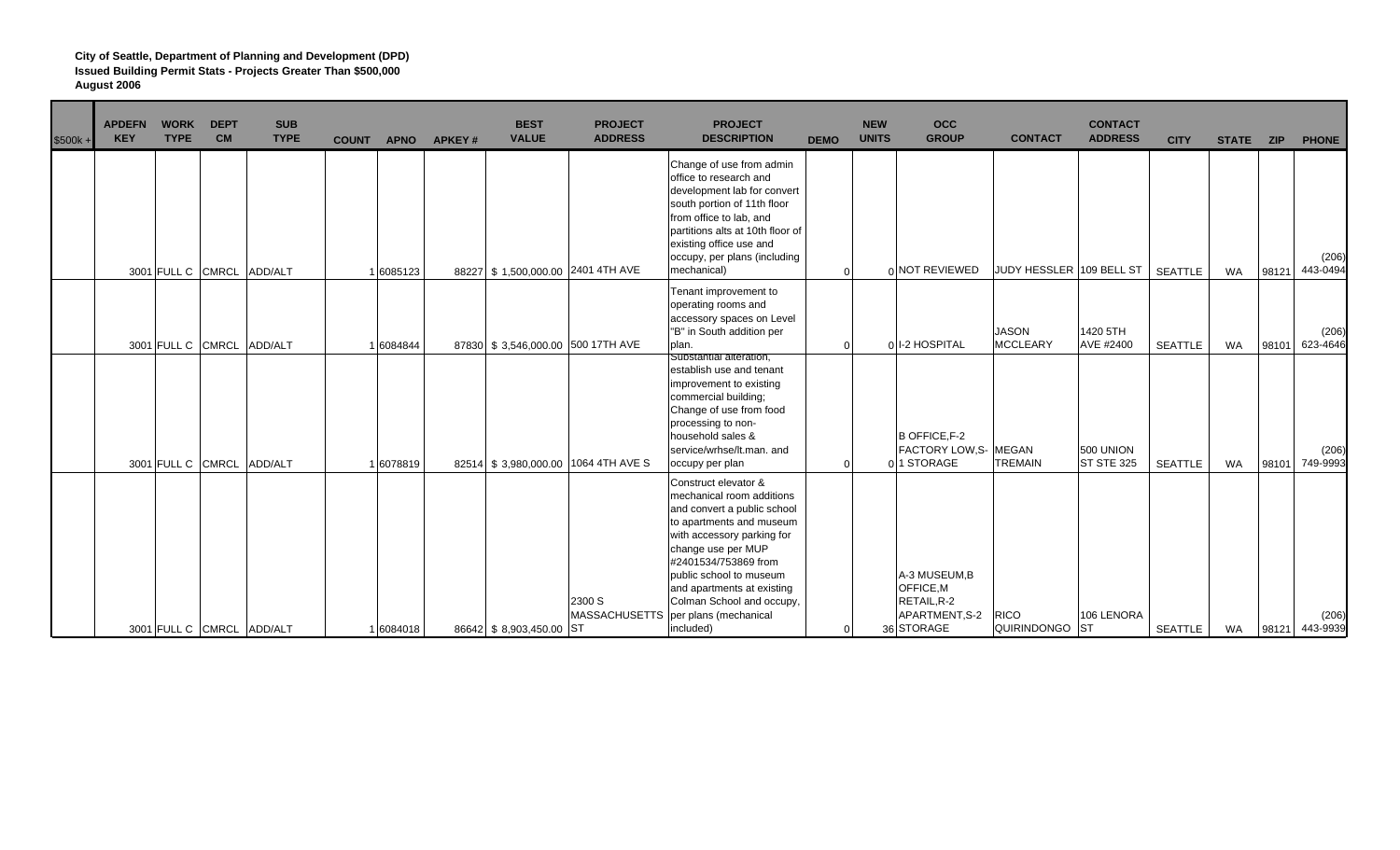| $$500k +$ | <b>APDEFN</b><br><b>KEY</b> | <b>WORK</b><br><b>TYPE</b> | <b>DEPT</b><br><b>CM</b> | <b>SUB</b><br><b>TYPE</b> | <b>COUNT</b> | <b>APNO</b> | APKEY# | <b>BEST</b><br><b>VALUE</b> | <b>PROJECT</b><br><b>ADDRESS</b>    | <b>PROJECT</b><br><b>DESCRIPTION</b>                                                                                                                                                                            | <b>DEMO</b> | <b>NEW</b><br><b>UNITS</b> | <b>OCC</b><br><b>GROUP</b> | <b>CONTACT</b>                                  | <b>CONTACT</b><br><b>ADDRESS</b>                  | <b>CITY</b>           | STATE ZIP |       | <b>PHONE</b>            |
|-----------|-----------------------------|----------------------------|--------------------------|---------------------------|--------------|-------------|--------|-----------------------------|-------------------------------------|-----------------------------------------------------------------------------------------------------------------------------------------------------------------------------------------------------------------|-------------|----------------------------|----------------------------|-------------------------------------------------|---------------------------------------------------|-----------------------|-----------|-------|-------------------------|
|           |                             | 3001 FULL C IND            |                          | ADD/ALT                   |              | 1 6097510   |        | 106009 \$12,000,000.00 SW   | 6020 WEST<br><b>MARGINAL WAY</b>    | <b>REPAIR + UPGRADE</b><br><b>CONCRETE APRON/PILE</b><br>SUPPORTS FOR EXIST +<br><b>NEW STEEL BARGE</b><br><b>LOADING RAMPS AT</b><br>TERMINAL 115 PORT OF<br>SEATTLE PER PLANS.                                | $\Omega$    |                            | 0 NO OCC GROUP             | PORT OF<br><b>SEATTLE</b><br><b>ENGINEERING</b> | 2711<br><b>ALASKAN</b><br><b>WAY</b>              | <b>SEATTLE</b>        | WA        | 98121 | (206)<br>623-1745       |
|           |                             | 3001 FULL                  | <b>INST</b>              | ADD/ALT                   |              | 1 6102087   |        | 112175 \$ 800,000.00 WAY NE | 4800 SAND POINT                     | Commercial TI for structural<br>and non-structural<br>alterations to operating<br>rooms 6 & 7 on the 4th floor<br>and build-out of an electrical<br>closet on the 3rd floor of<br>Children's Hospital per plan. |             | $\Omega$                   | 01-2 HOSPITAL              | GLENN NEKOTA #800                               | 710 2ND AV                                        | <b>SEATTLE</b>        | WA        | 98104 | (206)<br>652-0722       |
|           |                             | 3001 FULL C INST           |                          | ADD/ALT                   |              | 1 6103417   |        | 114022 \$1,670,560.00       | 1705 NE PACIFIC<br><b>ST</b>        | Interior alterations to<br>portions of Genome<br>Sciences Wing of the Life<br>Sciences building per plan.                                                                                                       | $\Omega$    |                            | 0 NOT REVIEWED             | <b>MARC</b><br><b>CRICHTON</b>                  | 5055<br><b>WILSHIRE</b><br><b>BLVD STE</b><br>900 | LOS<br><b>ANGELES</b> | CA        | 90036 | (206)<br>616-7331       |
|           |                             | 3001 FULL C INST           |                          | ADD/ALT                   |              | 1 6103181   |        |                             | 113690 \$2,800,000.00 1804 13TH AVE | <b>CONSTRUCT &amp; OCCUPY</b><br><b>NEW FELLOWSHIP HALL</b><br><b>ADDITION &amp; REMODEL</b><br>SOUTH CHURCH BLDG,<br>ALL PER PLAN.                                                                             |             |                            |                            | <b>MICHAEL</b><br>AIPPERSBACH                   | PO BOX<br>95429                                   | <b>SEATTLE</b>        | WA        | 98145 | (206)<br>523-3764       |
|           |                             | 3001 FULL C INST           |                          | ADD/ALT                   |              | 1 6099324   |        |                             | 108427 \$47,164,841.00 400 23RD AVE | SUBSTANTIAL<br><b>ALTERATIONS TO</b><br><b>EXISTING HIGH SCHOOL &amp;</b><br>SPORTS FIELD (review and<br>processing under PTS<br>2502588).                                                                      |             |                            | n E CLASSROOM              | <b>KATHRYN</b><br><b>EMTMAN</b>                 | 1011<br><b>WESTERN</b><br>AVE, #706               | <b>SEATTLE</b>        | WA        |       | (206)<br>98104 587-0473 |
|           | <b>ADDITION ALTERATION</b>  |                            |                          |                           | 13           |             |        | \$85,769,357.00             |                                     |                                                                                                                                                                                                                 |             |                            |                            |                                                 |                                                   |                       |           |       |                         |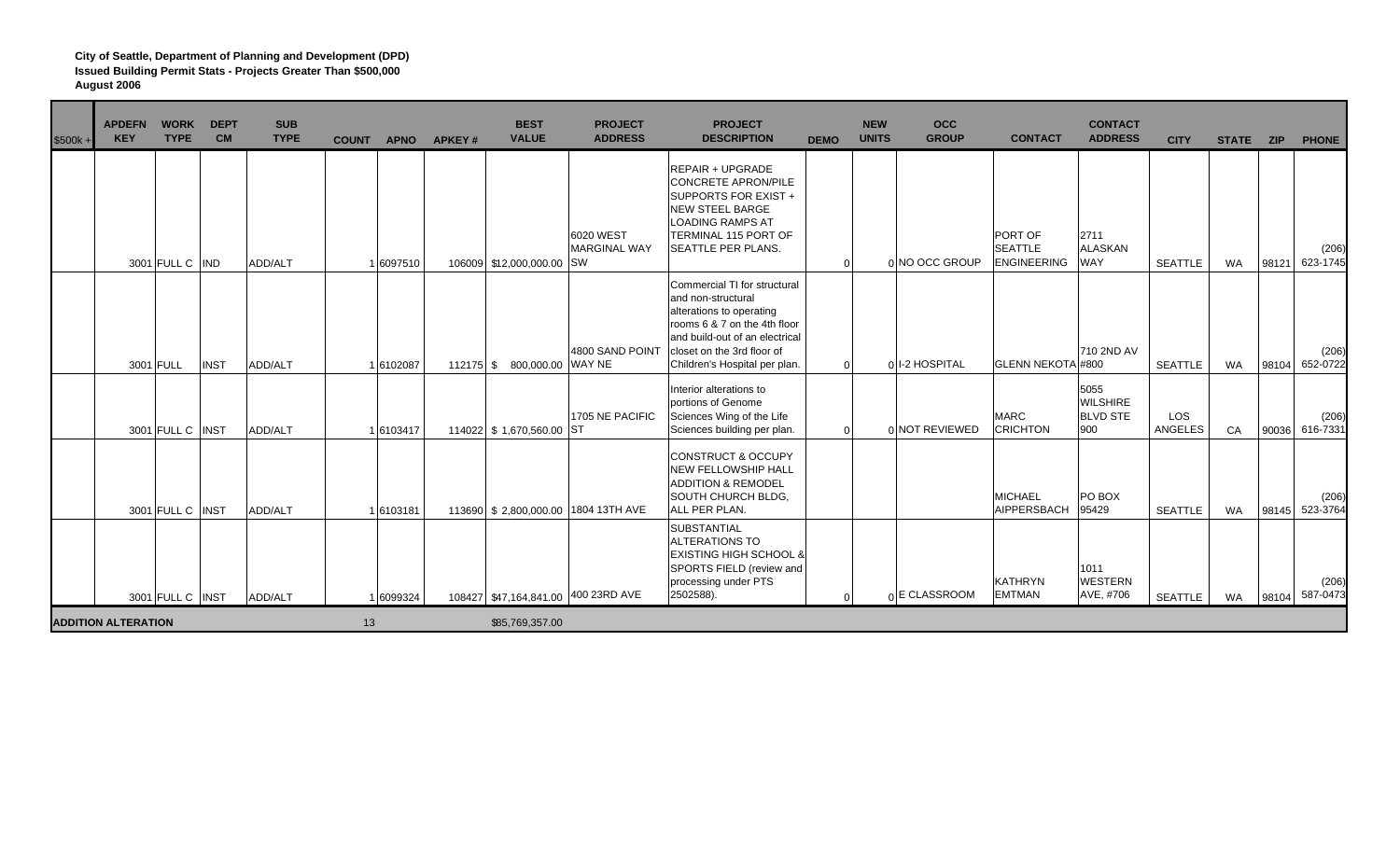| $$500k +$ | <b>APDEFN</b><br><b>WORK</b><br><b>TYPE</b><br><b>KEY</b> | <b>DEPT</b><br><b>CM</b> | <b>SUB</b><br><b>TYPE</b> | <b>COUNT</b> | <b>APNO</b> | APKEY# | <b>BEST</b><br><b>VALUE</b>   | <b>PROJECT</b><br><b>ADDRESS</b>     | <b>PROJECT</b><br><b>DESCRIPTION</b>                                                                                                                                                                                 | <b>DEMO</b> | <b>NEW</b><br><b>UNITS</b> | <b>OCC</b><br><b>GROUP</b>                                         | <b>CONTACT</b>                  | <b>CONTACT</b><br><b>ADDRESS</b>                           | <b>CITY</b>    | STATE ZIP |       | <b>PHONE</b>            |
|-----------|-----------------------------------------------------------|--------------------------|---------------------------|--------------|-------------|--------|-------------------------------|--------------------------------------|----------------------------------------------------------------------------------------------------------------------------------------------------------------------------------------------------------------------|-------------|----------------------------|--------------------------------------------------------------------|---------------------------------|------------------------------------------------------------|----------------|-----------|-------|-------------------------|
|           | 3001 FULL C CMRCL NEW                                     |                          |                           |              | 1 6102720   |        |                               | 113061 \$779,333.00 202 N 36TH ST    | <b>ESTABLISH USE AS</b><br>RESTAURANT/PARKING/A<br>PARTMENTS AND<br><b>CONSTRUCT NEW 3-</b><br>STORY + BSMT MIXED<br>USE BLDG WITH<br>UNDERGROUND PARKING<br><b>GARAGE ON VACANT</b><br>LAND AND OCCUPY PER<br>PLAN. | $\Omega$    |                            | $A-2$<br><b>RESTAURANT, R-2</b><br>APARTMENT, S-2<br>4 PARKNG ENCL | <b>BRIAN COURT</b>              | 71<br><b>COLUMBIA</b><br>ST <sub>6TH</sub><br><b>FLOOR</b> | <b>SEATTLE</b> | <b>WA</b> | 98104 | (206)<br>628-6837       |
|           | 3001 FULL C CMRCL NEW                                     |                          |                           |              | 1 6099859   |        | 109169 \$2,694,400.00 ST      | 2914 E MADISON                       | CONSTRUCT NEW MIXED<br>USE, GENERAL RETAIL<br>AND APARTMENT<br><b>BUILDING AND OCCUPY,</b><br>ALL PER PLAN -<br><b>INCLUDES MECHANICAL</b><br>FOR PARKING GARAGE &<br>RESIDENTIAL                                    | $\Omega$    |                            | M RETAIL, R-2<br>APARTMENT, S-2<br>20 PARKNG ENCL                  | <b>EDI LINARDIC</b>             | 1319<br><b>DEXTER AV</b><br>N #245                         | <b>SEATTLE</b> | WA        | 98109 | (206)<br>283-4764       |
|           | 3001 FULL C CMRCL NEW                                     |                          |                           |              | 1 6089513   |        | 94689 \$3,000,000.00          | 301 NE<br>NORTHGATE WAY              | Construct new commercial<br>building (Bldg#3) for<br>Northgate Barnes & Noble,<br>and occupy per plans<br>(Mechanical work included<br>in this permit).                                                              | $\Omega$    |                            | 0 M RETAIL                                                         | <b>RUSSELL</b><br><b>THOMAS</b> | 414 OLIVE<br>WAY, 3RD<br><b>FLOOR</b>                      | <b>SEATTLE</b> | WA        | 98101 | (206)<br>812-3261       |
|           | 3001 FULL C CMRCL NEW                                     |                          |                           |              | 1 6079042   |        |                               | 80523 \$3,471,101.00 4126 9TH AVE NW | Construct new 2-story<br>marine repair building w<br>accessory office and<br>mezzanine storage and<br>occupy per plan and MUP<br>#3003763. Demolition<br>under separate permit(s).                                   | $\Omega$    |                            | <b>B OFFICE, F-1</b><br><b>FACTORY MOD.S-</b><br>01 STORAGE        | <b>DAVID KEHLE</b>              | 12720<br><b>GATEWAY</b><br><b>DR STE 116</b>               | <b>SEATTLE</b> | WA        | 98168 | (206)<br>433-8997       |
|           | 3001 FULL C CMRCL NEW                                     |                          |                           |              | 1 6104865   |        | 115989 \$4,500,000.00 W       | 333 ELLIOTT AVE                      | PHASE 1 OF 2: SHORING &<br>EXCAVATION ONLY OF A 6<br>STORY OFFICE W/BELOW<br><b>GRADE PARKING PER</b><br>PLAN.                                                                                                       | $\Omega$    |                            | 0 NOT REVIEWED                                                     | <b>MARTIN SELIG</b>             | 1000 2ND AV<br>#1800                                       | SEATTLE        | WA        | 98104 | (206)<br>467-7600       |
|           | 3001 FULL C CMRCL NEW                                     |                          |                           |              | 1 6099852   |        | 109162 \$ 6,712,654.00 WAY NE | 4730 UNIVERSITY                      |                                                                                                                                                                                                                      |             |                            | <b>B OFFICE, M</b><br>RETAIL, S-2<br>125 PARKNG ENCL               | <b>NEAL</b><br><b>THOMPSON</b>  | 1102 19TH<br><b>AVENUE</b><br><b>EAST</b>                  | SEATTLE        | WA        |       | (206)<br>98112 322-1192 |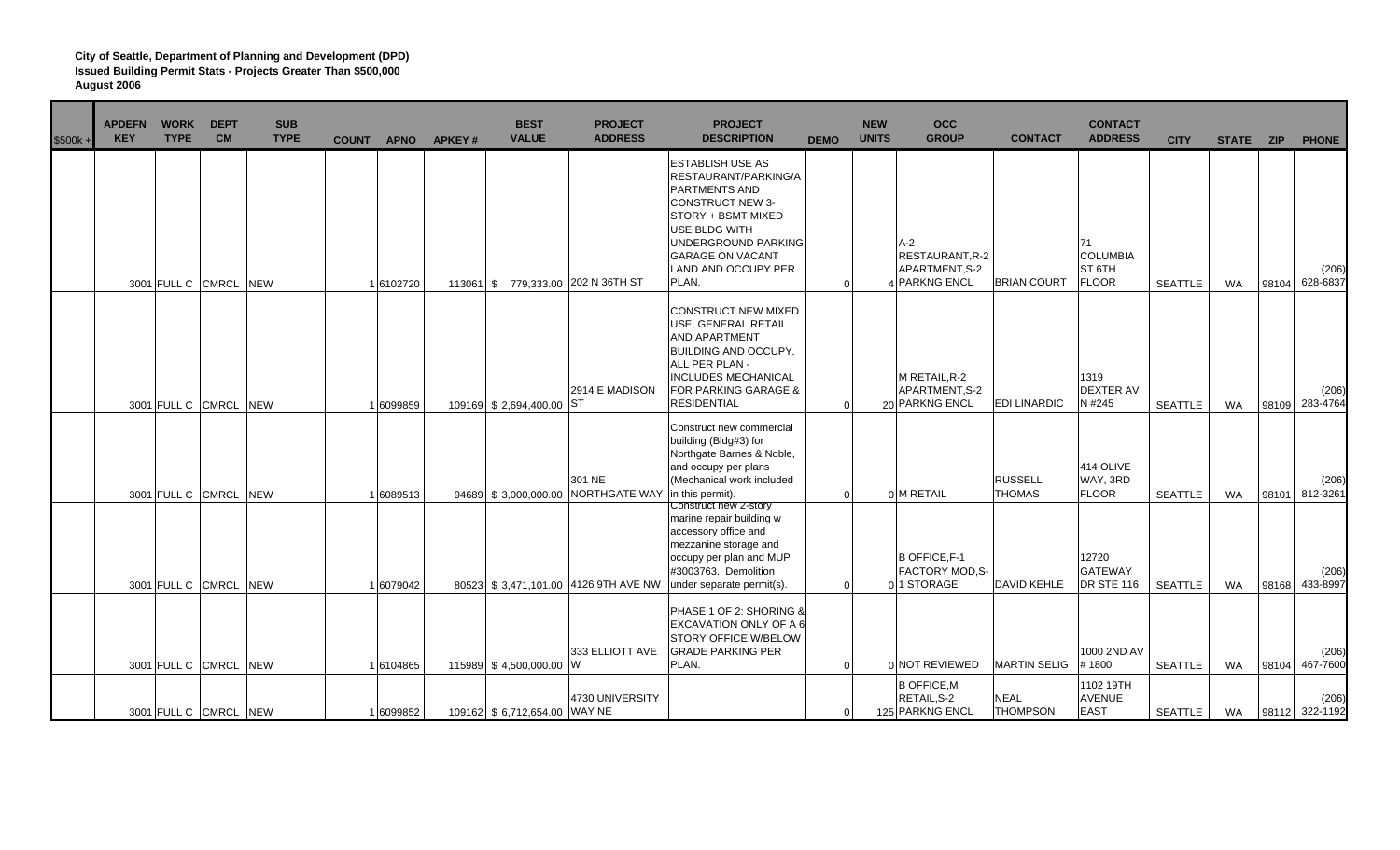| $$500k +$ | <b>APDEFN</b><br><b>WORK</b><br><b>KEY</b><br><b>TYPE</b> | <b>DEPT</b><br><b>CM</b> | <b>SUB</b><br><b>TYPE</b> | <b>COUNT</b>   | <b>APNO</b> | <b>APKEY#</b> | <b>BEST</b><br><b>VALUE</b> | <b>PROJECT</b><br><b>ADDRESS</b>    | <b>PROJECT</b><br><b>DESCRIPTION</b>                                                                                                                                                                                              | <b>DEMO</b> | <b>NEW</b><br><b>UNITS</b> | <b>OCC</b><br><b>GROUP</b>                                            | <b>CONTACT</b>                    | <b>CONTACT</b><br><b>ADDRESS</b>      | <b>CITY</b>                    | STATE ZIP |       | <b>PHONE</b>            |
|-----------|-----------------------------------------------------------|--------------------------|---------------------------|----------------|-------------|---------------|-----------------------------|-------------------------------------|-----------------------------------------------------------------------------------------------------------------------------------------------------------------------------------------------------------------------------------|-------------|----------------------------|-----------------------------------------------------------------------|-----------------------------------|---------------------------------------|--------------------------------|-----------|-------|-------------------------|
|           | 3001 FULL C INST                                          |                          | <b>NEW</b>                |                | 1 6099321   |               |                             | 108422 \$11,257,159.00 400 23RD AVE | <b>CONSTRUCT NEW</b><br><b>GYM/PERFORMING ARTS</b><br>CTR ALL PER PLAN (review<br>and processing under PTS<br>2502588).                                                                                                           |             |                            | A-1<br>AUDITORIUM, A-3<br>COMMNTY CTR, A-<br>4 ARENA.E<br>0 CLASSROOM | <b>KATHRYN</b><br><b>EMTMAN</b>   | 1011<br><b>WESTERN</b><br>AVE, #706   | <b>SEATTLE</b>                 | WA        | 98104 | (206)<br>587-0473       |
|           | <b>NEW COMMERCIAL INSTITUTION</b>                         |                          |                           | $\overline{7}$ |             |               | \$32,414,647.00             |                                     |                                                                                                                                                                                                                                   |             |                            |                                                                       |                                   |                                       |                                |           |       |                         |
|           | 3001 FULL C MF                                            |                          | <b>NEW</b>                |                | 1 6076367   |               | 77604 \$ 525,970.00 WAY S   | 4123 ML KING JR                     | Establish use as<br>townhouses and construct<br>one 4-unit townhouse and<br>two detached 2-vehicle<br>garages per plans. (reviews<br>and processing under<br>6076360)                                                             |             | $\Omega$                   | $R-3$<br>TOWNHOUSE,U<br>4 PRIV GARAGE                                 | JIM<br><b>KRESSBACH</b>           | 185<br><b>UNIVERSITY</b><br><b>ST</b> | <b>SEATTLE</b>                 | WA        | 98101 | (206)<br>621-9270       |
|           | 3001 FULL C MF                                            |                          | <b>NEW</b>                |                | 1 6076360   |               | 77605 \$ 525,970.00 WAY S   | 4109 M L KING JR                    | Establish use as<br>townhouses and construct<br>one 4-unit townhouse and<br>two detached 2-vehicle<br>garages per plans. (reviews<br>and processing for 3<br>principal structures and 6<br>accessory structures under<br>6076360) |             | $\Omega$                   | $R-3$<br>TOWNHOUSE,U<br>4 PRIV GARAGE                                 | <b>JIM</b><br><b>KRESSBACH</b>    | 185<br><b>UNIVERSITY</b><br><b>ST</b> | <b>SEATTLE</b>                 | WA        | 98101 | (206)<br>621-9270       |
|           | 3001 FULL C MF                                            |                          | <b>NEW</b>                |                | 1 6079581   |               | 81077 \$ 525,970.00 WAY S   | 4109 M L KING JR                    | Establish use as<br>townhouses and construct<br>one 4-unit townhouse and<br>two detached 2-vehicle<br>garages per plans. (reviews<br>and processing under<br>6076360)                                                             |             | $\Omega$                   | $R-3$<br>TOWNHOUSE,U<br>4 PRIV GARAGE                                 | <b>JIM</b><br>KRESSBACH           | 185<br>UNIVERSITY<br><b>ST</b>        | <b>SEATTLE</b>                 | <b>WA</b> | 98101 | (206)<br>621-9270       |
|           | 3001 FULL C MF                                            |                          | <b>NEW</b>                |                | 1 6069939   |               |                             | 70690 \$ 544,990.00 1810 11TH AVE   | Construct new 3-story 3-unit<br>small apartment structure (1<br>of 9) above common<br>underground garage per<br>plan and MUP #2408581                                                                                             |             | $\Omega$                   | 3 R-2 APARTMENT                                                       | <b>JENNIFER</b><br><b>MCCULLY</b> | 7525 SE<br>24TH ST STE<br>#650        | <b>MERCER</b><br><b>ISLAND</b> | <b>WA</b> | 98040 | (206)<br>357-4827       |
|           | 3001 FULL C MF                                            |                          | <b>NEW</b>                |                | 1 6068787   |               |                             | 69429 \$ 544,990.00 1812 11TH AVE   | Construct new 3-story 3-unit<br>small apartment structure (1<br>of 9) above common<br>underground garage per<br>plan and MUP #2408582.                                                                                            |             | $\Omega$                   | $R-2$<br>APARTMENT, S-2<br>3 PARKNG ENCL                              | <b>JENNIFER</b><br><b>MCCULLY</b> | 7525 SE<br>24TH ST STE<br>#650        | <b>MERCER</b><br><b>ISLAND</b> | <b>WA</b> |       | (206)<br>98040 357-4827 |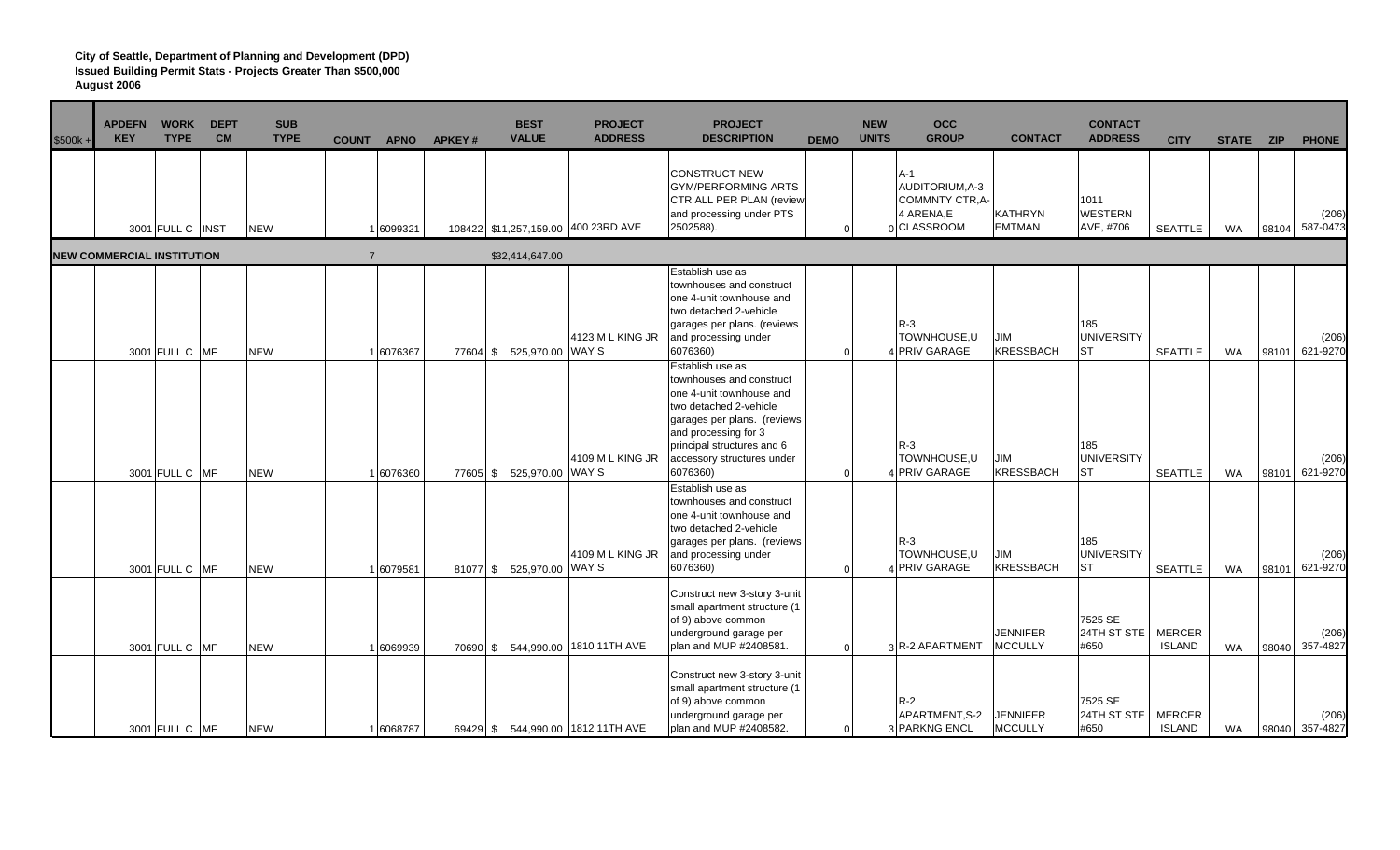| \$500k - | <b>APDEFN</b><br><b>KEY</b> | <b>WORK</b><br><b>TYPE</b> | <b>DEPT</b><br><b>CM</b> | <b>SUB</b><br><b>TYPE</b> | <b>COUNT</b> | <b>APNO</b> | <b>APKEY#</b> | <b>BEST</b><br><b>VALUE</b> | <b>PROJECT</b><br><b>ADDRESS</b>    | <b>PROJECT</b><br><b>DESCRIPTION</b>                                                                                                                                                    | <b>DEMO</b> | <b>NEW</b><br><b>UNITS</b> | <b>OCC</b><br><b>GROUP</b>                                                                     | <b>CONTACT</b>                    | <b>CONTACT</b><br><b>ADDRESS</b>                  | <b>CITY</b>                    | STATE ZIP |       | <b>PHONE</b>      |
|----------|-----------------------------|----------------------------|--------------------------|---------------------------|--------------|-------------|---------------|-----------------------------|-------------------------------------|-----------------------------------------------------------------------------------------------------------------------------------------------------------------------------------------|-------------|----------------------------|------------------------------------------------------------------------------------------------|-----------------------------------|---------------------------------------------------|--------------------------------|-----------|-------|-------------------|
|          |                             | 3001 FULL C MF             |                          | <b>NEW</b>                |              | 6068790     |               |                             | 69431 \$ 544,990.00 1818 11TH AVE   | Construct new 3-story 3-unit<br>small apartment structure (1<br>of 9) above common<br>underground garage per<br>plan and MUP #2408583.                                                  | $\Omega$    |                            | 3 R-2 APARTMENT                                                                                | <b>JENNIFER</b><br><b>MCCULLY</b> | 7525 SE<br>24TH ST STE<br>#650                    | <b>MERCER</b><br><b>ISLAND</b> | <b>WA</b> | 98040 | (206)<br>357-4827 |
|          |                             | 3001 FULL C MF             |                          | <b>NEW</b>                |              | 6091751     | $97923$ \$    |                             | 570,305.00 3328 NE 123RD ST         | Establish use for<br>townhouses and construct<br>new 3-unit townhouse<br>structure with attached<br>garages, per plan. (Reviews<br>and processing for 2 A/Ps<br>under 6088055.)         | $\Omega$    |                            | $R-3$<br>TOWNHOUSE,U<br>3 PRIV GARAGE                                                          | GREG<br><b>KAPPERS</b>            | 10613 NE<br>38TH PLACE<br>#17                     | KIRKLAND                       | WA        | 98033 | (425)<br>822-2829 |
|          |                             | 3001 FULL C MF             |                          | <b>NEW</b>                |              | 6072283     |               | 73217 \$3,243,982.00        | 3218 EASTLAKE<br>AVE E              | Construct a 4 story mixed<br>use bldg, with parking within<br>structure, per plans(MUP<br>2400912/752766, Demo.<br>6080997).                                                            |             |                            | M RETAIL, R-2<br>APARTMENT.S-2<br><b>PARKNG ENCL.S-</b><br>2 PARKNG<br>OPEN, S-2<br>18 STORAGE | <b>JOHN TRIEGER</b>               | 4211<br><b>MERIDIAN</b><br><b>AVENUE</b><br>NORTH | <b>SEATTLE</b>                 | <b>WA</b> | 98103 | (206)<br>930-3933 |
|          |                             | 3001 FULL C MF             |                          | <b>NEW</b>                |              | 16082622    |               |                             | 84601 \$4,253,490.00 1435 E JOHN ST | Establish use as mixed use<br>bldg. Const. mixed use bldg.<br>with apartments retail and<br>accessory parking and<br>occupy per plans.(Mup<br>2408293 and demo.6077449<br>and 6082626). |             |                            | M RETAIL R-2<br>APARTMENT.S-1<br>STORAGE, S-2<br>36 PARKNG ENCL                                | <b>KELLY SHYNE</b>                | 512 2ND<br>AV#1020                                | <b>SEATTLE</b>                 | <b>WA</b> | 98104 | (206)<br>930-7697 |
|          |                             | 3001 FULL C MF             |                          | <b>NEW</b>                |              | 6080233     |               |                             | 81782 \$ 6,755,179.00 2121 3RD AVE  | Construct a five-story mixed<br>use building including low<br>income housing - Occupy<br>per Plans- Mechanical<br>Included (Related MUP PTS<br>proj # 2408366)                          |             |                            | <b>B OFFICE, M</b><br>RETAIL.R-2<br>APARTMENT, S-2<br>95 PARKNG ENCL                           | <b>MIKE ROMINE</b>                | 911<br><b>WESTERN</b><br>AVE STE 200   SEATTLE    |                                | WA        | 98104 | (206)<br>623-1104 |
|          | <b>NEW MULTIFAMILY</b>      |                            |                          |                           | 10           |             |               | \$18,035,836.00             |                                     |                                                                                                                                                                                         |             |                            |                                                                                                |                                   |                                                   |                                |           |       |                   |
|          |                             | 3001 FULL C SF/D           |                          | <b>NEW</b>                |              | 6063087     |               | 78021 \$ 530,601.00 BLVD    | 323 LAKE<br><b>WASHINGTON</b>       | Establish use and construct<br>single famly residence with<br>attached garage per plans.                                                                                                |             |                            | R-3 SFD.U PRIV<br>GARAGE                                                                       | <b>JOSEPH</b><br><b>EIFFERT</b>   | 10900 NE<br><b>8TH ST STE</b><br>1100             | <b>BELLEVUE</b>                | WA        | 98004 | (425)<br>450-0900 |